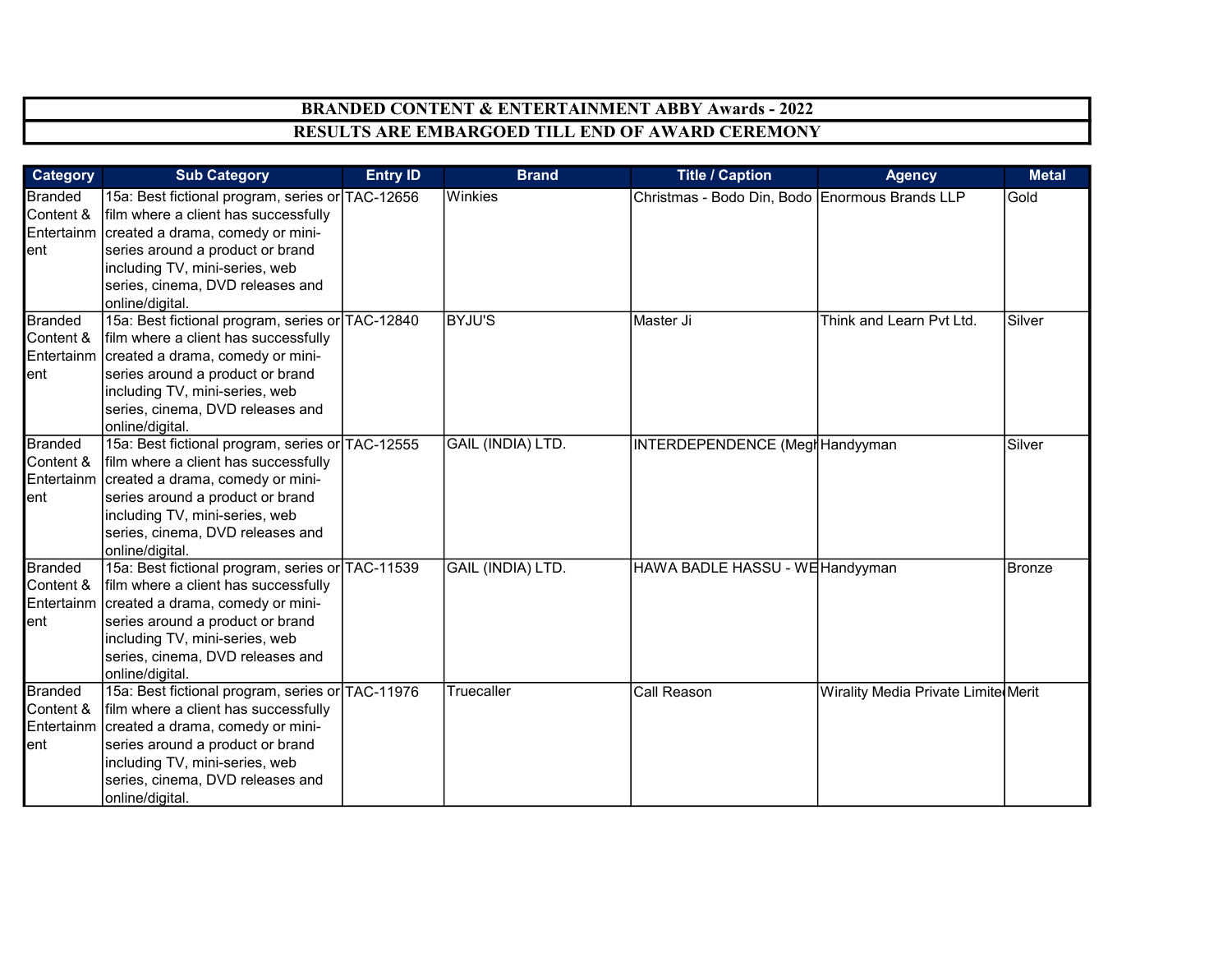| <b>Category</b>                                  | <b>Sub Category</b>                                                                                                                                                                                                                                                                | <b>Entry ID</b>  | <b>Brand</b>        | <b>Title / Caption</b>                                 | <b>Agency</b> | <b>Metal</b>  |
|--------------------------------------------------|------------------------------------------------------------------------------------------------------------------------------------------------------------------------------------------------------------------------------------------------------------------------------------|------------------|---------------------|--------------------------------------------------------|---------------|---------------|
| <b>Branded</b><br>Content &<br>ent               | 15b: Best non-fiction program,<br>series or film where a client has<br>Entertainm successfully created a reality,<br>documentary or entertainment show<br>around a product(s) or brand(s)<br>including TV, mini-series, web<br>series, cinema, DVD releases and<br>online/digital. | TAC-10516        | <b>SAMSUNG</b>      | #UncoverTheEpic: SamsungCheil India Private Limited    |               | Silver        |
| <b>Branded</b><br>Content &<br>Entertainm<br>ent | 15b: Best non-fiction program,<br>series or film where a client has<br>successfully created a reality,<br>documentary or entertainment show<br>around a product(s) or brand(s)<br>including TV, mini-series, web<br>series, cinema, DVD releases and<br>online/digital.            | TAC-10870        | <b>SAMSUNG</b>      | #UncoverTheEpic in Chattis Cheil India Private Limited |               | Silver        |
| <b>Branded</b><br>Content &<br>ent               | 15b: Best non-fiction program,<br>series or film where a client has<br>Entertainm successfully created a reality,<br>documentary or entertainment show<br>around a product(s) or brand(s)<br>including TV, mini-series, web<br>series, cinema, DVD releases and<br>online/digital. | TAC-11421        | <b>Asian Paints</b> | Where the heart is! Season 4 Madison Media             |               | <b>Bronze</b> |
| <b>Branded</b><br>Content &<br>Entertainm<br>ent | 15b: Best non-fiction program,<br>series or film where a client has<br>successfully created a reality,<br>documentary or entertainment show<br>around a product(s) or brand(s)<br>including TV, mini-series, web<br>series, cinema, DVD releases and<br>online/digital.            | <b>TAC-10868</b> | <b>SAMSUNG</b>      | #UncoverTheEpic in Shark   Cheil India Private Limited |               | Bronze        |
| <b>Branded</b><br>Content &<br>ent               | 15b: Best non-fiction program,<br>series or film where a client has<br>Entertainm successfully created a reality,<br>documentary or entertainment show<br>around a product(s) or brand(s)<br>including TV, mini-series, web<br>series, cinema, DVD releases and<br>online/digital. | TAC-12520        | Boost               | Boost Stamina Meter - A new Mindshare                  |               | Merit         |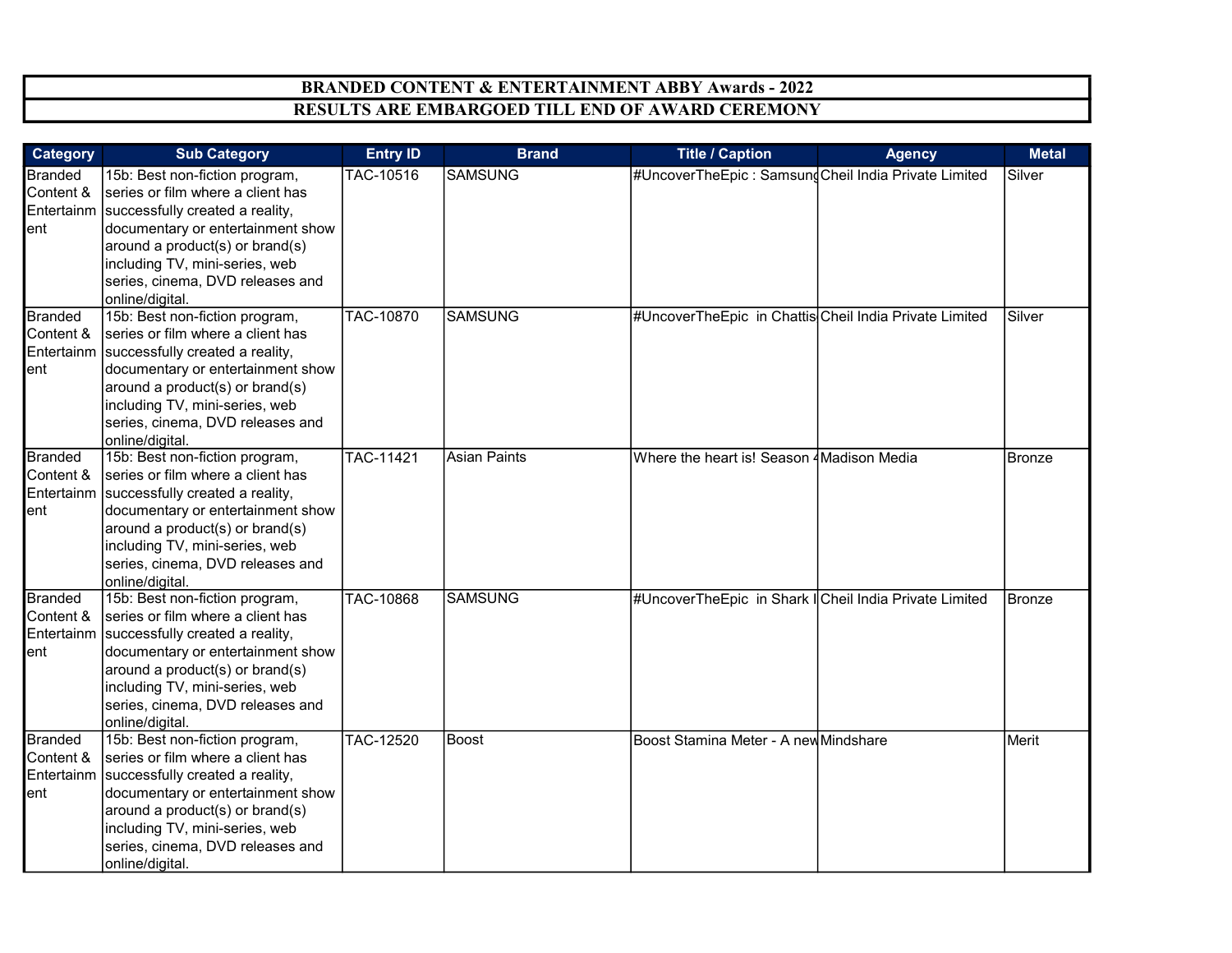| <b>Category</b>                                  | <b>Sub Category</b>                                                                                                                                                                                                                                                                | <b>Entry ID</b>  | <b>Brand</b>                     | <b>Title / Caption</b>                                         | <b>Agency</b>                       | <b>Metal</b>  |
|--------------------------------------------------|------------------------------------------------------------------------------------------------------------------------------------------------------------------------------------------------------------------------------------------------------------------------------------|------------------|----------------------------------|----------------------------------------------------------------|-------------------------------------|---------------|
| <b>Branded</b><br>Content &<br>ent               | 15b: Best non-fiction program,<br>series or film where a client has<br>Entertainm successfully created a reality,<br>documentary or entertainment show<br>around a product(s) or brand(s)<br>including TV, mini-series, web<br>series, cinema, DVD releases and<br>online/digital. | TAC-11981        | Truecaller                       | Jam The Scam                                                   | Wirality Media Private Limite Merit |               |
| <b>Branded</b><br>Content &<br>Entertainm<br>ent | 15c: Best brand or product<br>integration into a feature film,<br>existing TV show and/or series<br>including TV, mini- series, web<br>series, cinema, DVD releases and<br>online/digital.                                                                                         | <b>TAC-11423</b> | Asian Paints                     | #DealersAddColors                                              | Madison Media                       | <b>Bronze</b> |
| <b>Branded</b><br>Content &<br>Entertainm<br>ent | 15c: Best brand or product<br>integration into a feature film,<br>existing TV show and/or series<br>including TV, mini- series, web<br>series, cinema, DVD releases and<br>online/digital.                                                                                         | <b>TAC-11424</b> | Asian Paints Ace and TE<br>Shyne | Bhabhiji Kare Shyne                                            | Madison Media                       | Merit         |
| <b>Branded</b><br>Content &<br>Entertainm<br>ent | 15d: Best use or integration of<br>experiential events, Creative<br>positioning of a brand using events,<br>festivals, flash mobs, installations,<br>etc.                                                                                                                          | TAC-12419        | <b>Brooke Bond Red Label</b>     | Apno Ko Apnaao                                                 | Mindshare                           | Gold          |
| <b>Branded</b><br>Content &<br>Entertainm<br>ent | 15d: Best use or integration of<br>experiential events, Creative<br>positioning of a brand using events,<br>festivals, flash mobs, installations,<br>etc.                                                                                                                          | TAC-11369        | adidas                           | The Unreal Fans of Real Kas Cheil India Private Limited        |                                     | Silver        |
| Branded<br>Content &<br>Entertainm<br>ent        | 15d: Best use or integration of<br>experiential events, Creative<br>positioning of a brand using events,<br>festivals, flash mobs, installations,<br>etc.                                                                                                                          | TAC-10053        | Michelin India Pvt Ltd           | Michelin  - For Those Who D <sup>I</sup> Tribes Communications |                                     | Silver        |
| <b>Branded</b><br>Content &<br>Entertainm<br>ent | 15d: Best use or integration of<br>experiential events, Creative<br>positioning of a brand using events,<br>festivals, flash mobs, installations,<br>etc.                                                                                                                          | TAC-10670        | Netflix India                    | Netflix and BMC presents Md The Glitch                         |                                     | <b>Bronze</b> |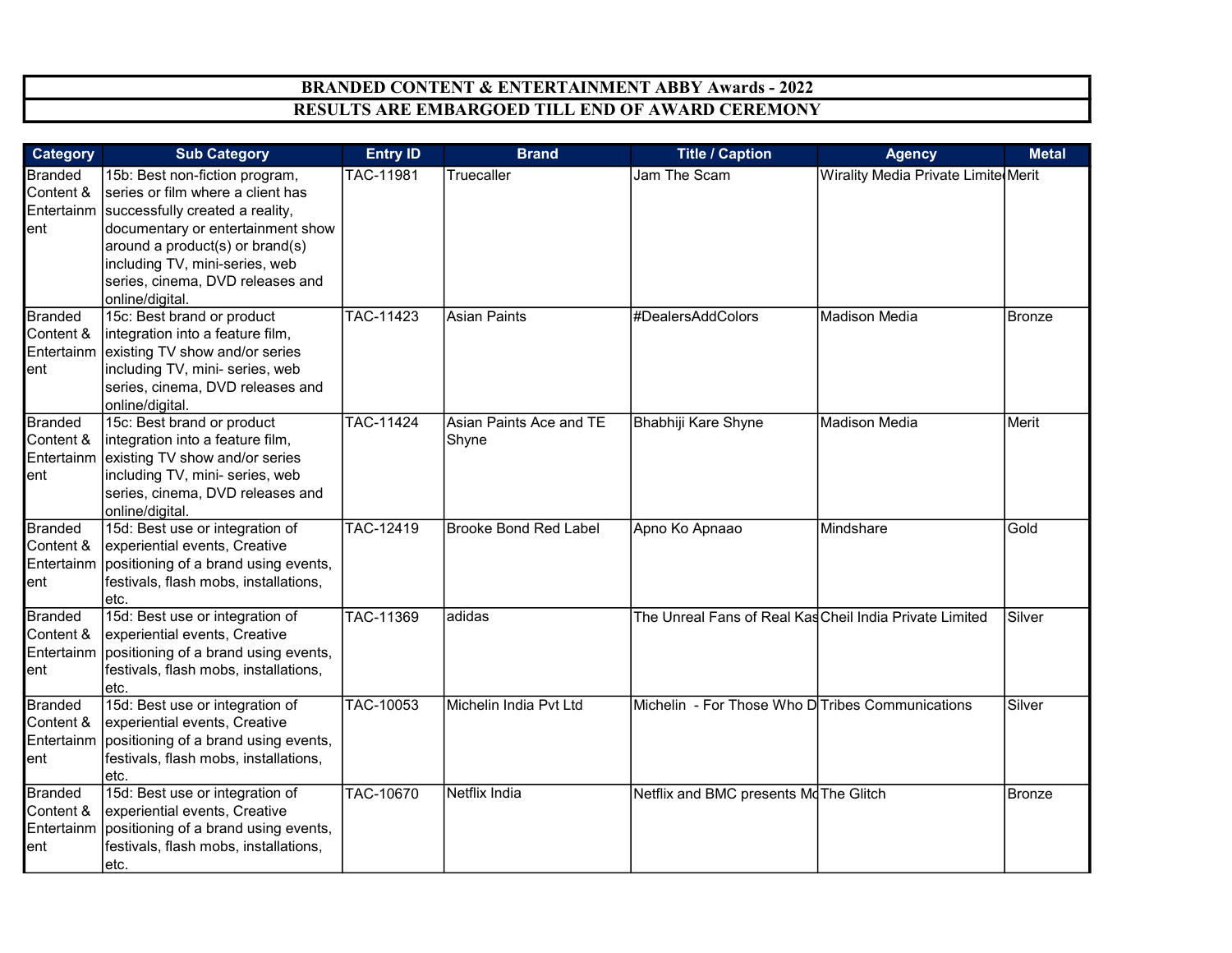| <b>Category</b>                                  | <b>Sub Category</b>                                                                                                                                                                                                               | <b>Entry ID</b>  | <b>Brand</b>               | <b>Title / Caption</b>                          | <b>Agency</b>               | <b>Metal</b>  |
|--------------------------------------------------|-----------------------------------------------------------------------------------------------------------------------------------------------------------------------------------------------------------------------------------|------------------|----------------------------|-------------------------------------------------|-----------------------------|---------------|
| <b>Branded</b><br>Content &<br>ent               | 15d: Best use or integration of<br>experiential events, Creative<br>Entertainm positioning of a brand using events,<br>festivals, flash mobs, installations,<br>etc.                                                              | <b>TAC-11337</b> | <b>Skechers</b>            | GORun 7 - Beat My Speed OSignpost India         |                             | <b>Bronze</b> |
| <b>Branded</b><br>Content &<br>lent              | 15d: Best use or integration of<br>experiential events, Creative<br>Entertainm positioning of a brand using events,<br>festivals, flash mobs, installations,<br>etc.                                                              | TAC-11382        | <b>NBA</b>                 | NBA in my Backyard (Gatew Tribes Communications |                             | Bronze        |
| <b>Branded</b><br>Content &<br>Entertainm<br>ent | 15e: Best use of integration of user<br>generated content.                                                                                                                                                                        | TAC-12230        | <b>MUMBAI POLICE</b>       | The Punishing Signal                            | <b>FCB Group India</b>      | Silver        |
| <b>Branded</b><br>Content &<br>Entertainm<br>ent | 15e: Best use of integration of user<br>generated content.                                                                                                                                                                        | TAC-10679        | <b>MTV</b>                 | MTV Hussle - Fill in the raps Madison Media     |                             | <b>Bronze</b> |
| <b>Branded</b><br>Content &<br>Entertainm<br>ent | 15e: Best use of integration of user<br>generated content.                                                                                                                                                                        | TAC-11152        | Amazon Prime Video India   | #MemeTheFamilyMan                               | SoCheers                    | <b>Bronze</b> |
| <b>Branded</b><br>Content &<br>Entertainm<br>ent | 15e: Best use of integration of user<br>generated content.                                                                                                                                                                        | TAC-11239        | <b>Samsung Smartphones</b> | India Ready Action                              | Cheil India Private Limited | Bronze        |
| <b>Branded</b><br>Content &<br>lent              | 15f: Best use or integration of music TAC-12342<br>Including music in original branded<br>Entertainm content, brand integration into music<br>distribution or promotion, the<br>creation of a music-based program<br>or platform. |                  | <b>GILLETTE INDIA</b>      | SHAVING STEREOTYPES - GREY Group                |                             | Gold          |
| <b>Branded</b><br>Content &<br>Entertainm<br>ent | 15f: Best use or integration of music TAC-12657<br>Including music in original branded<br>content, brand integration into music<br>distribution or promotion, the<br>creation of a music-based program<br>or platform.            |                  | Winkies                    | Christmas - Bodo Din, Bodo Enormous Brands LLP  |                             | Silver        |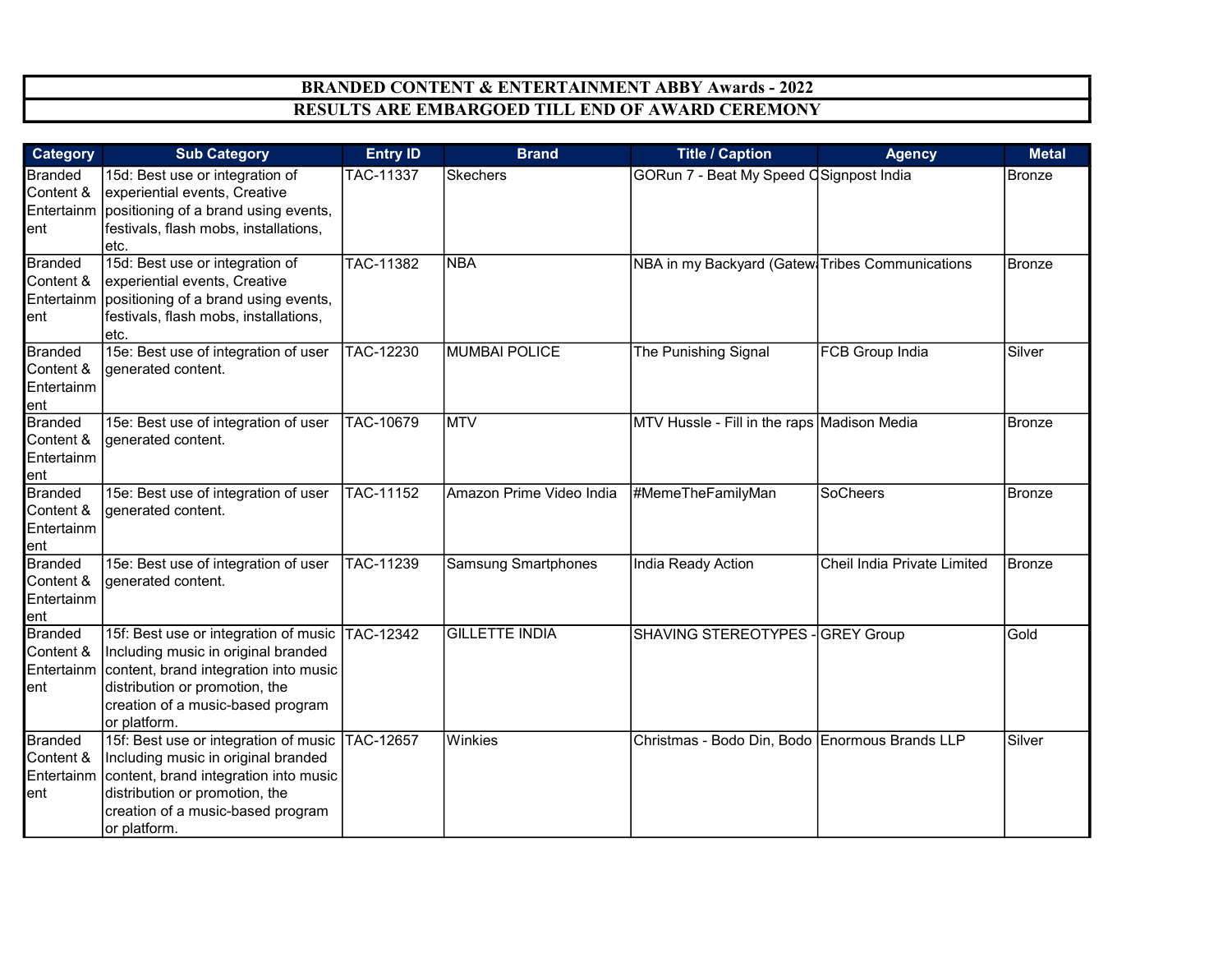| <b>Category</b>                                        | <b>Sub Category</b>                                                                                                                                                                                                                 | <b>Entry ID</b> | <b>Brand</b>                          | <b>Title / Caption</b>                                 | <b>Agency</b>                    | <b>Metal</b>  |
|--------------------------------------------------------|-------------------------------------------------------------------------------------------------------------------------------------------------------------------------------------------------------------------------------------|-----------------|---------------------------------------|--------------------------------------------------------|----------------------------------|---------------|
| <b>Branded</b><br>Content &<br>ent                     | 15f: Best use or integration of music<br>Including music in original branded<br>Entertainm content, brand integration into music<br>distribution or promotion, the<br>creation of a music-based program<br>or platform.             | TAC-12763       | Spotify                               | Beat Of a Billion                                      | <b>TLG India Private Limited</b> | <b>Bronze</b> |
| <b>Branded</b><br>Content &<br>ent                     | 15f: Best use or integration of music<br>Including music in original branded<br>Entertainm content, brand integration into music<br>distribution or promotion, the<br>creation of a music-based program<br>or platform.             | TAC-10653       | Netflix India                         | Money Heist - Anthem                                   | <b>Creative Land Asia</b>        | <b>Bronze</b> |
| <b>Branded</b><br>Content &<br>entl                    | 15f: Best use or integration of music   TAC-11826<br>Including music in original branded<br>Entertainm content, brand integration into music<br>distribution or promotion, the<br>creation of a music-based program<br>or platform. |                 | <b>GILLETTE INDIA</b>                 | GILLETTE SKINGUARD - I FGREY Group                     |                                  | Merit         |
| <b>Branded</b><br>Content &<br>ent                     | 15f: Best use or integration of music TAC-12724<br>Including music in original branded<br>Entertainm content, brand integration into music<br>distribution or promotion, the<br>creation of a music-based program<br>or platform.   |                 | <b>HDFC BANK</b>                      | Mooh Band Rakho - fraud a TLG India Private Limited    |                                  | Merit         |
| <b>Branded</b><br>Content &<br>Entertainm etc.<br>ent  | 15g: Best use or integration of offline TAC-12231<br>media such as print, out of home,                                                                                                                                              |                 | <b>MUMBAI POLICE</b>                  | The Punishing Signal                                   | <b>FCB Group India</b>           | Gold          |
| <b>Branded</b><br>Content &<br>Entertainm letc.<br>ent | 15g: Best use or integration of offline TAC-10696<br>media such as print, out of home,                                                                                                                                              |                 | <b>SAMSUNG</b>                        | The First Ever Cover Photo Cheil India Private Limited |                                  | Silver        |
| <b>Branded</b><br>Content &<br>Entertainm letc.<br>ent | 15g: Best use or integration of offline TAC-10054<br>media such as print, out of home,                                                                                                                                              |                 | Michelin India Pvt Ltd                | Michelin - For Those Who D Tribes Communications       |                                  | <b>Bronze</b> |
| <b>Branded</b><br>Content &<br>Entertainm letc.<br>ent | 15g: Best use or integration of offline TAC-10012<br>media such as print, out of home,                                                                                                                                              |                 | Honda Motorcycle and<br>Scooter India | Honda - Vighna Free Visarja Tribes Communications      |                                  | Merit         |